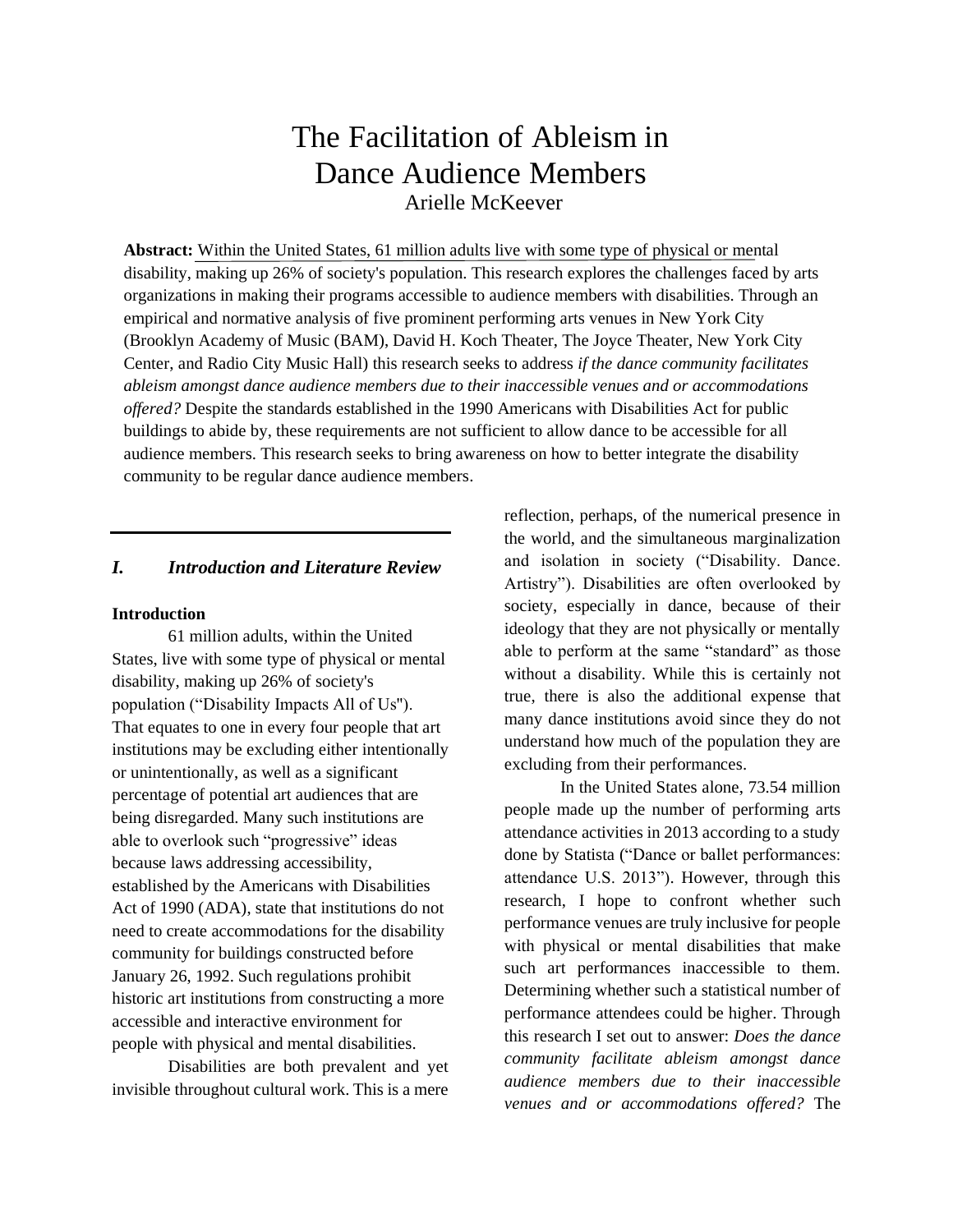study aims to address this question by conducting an empirical analysis on five major theaters in New York City known for being the center for the arts. The theaters include Brooklyn Academy of Music (BAM), David H. Koch Theater, The Joyce Theater, New York City Center, and Radio City Music Hall. Through an empirical analysis the research consists of key questions to identify the disparity by: identifying barriers of involvement; considering the types of support facilitating disabled people's involvement; gaining information on provision at the local government level; determining the level of disability awareness among arts organizations and venues; and discovering more about disabled people's involvement in mainstream arts venues.

## **Literature Review**

In the articles by Kelly and Livingston accessibility is analyzed in a public building and how it hinders society as a whole, by prohibiting the disability community from equal accessibility despite ADA regulations. Currently, such regulations reflect ineffectiveness as they provide loopholes for large organizations to avoid making their facilities accessible for all types of disabilities. Both stress the importance of going directly to the disability community to best resolve accessibility issues, and not rely on the institution's budget to decide what is feasible to accommodate.

Research from the article by Burgdorf, reveals that only "three-fourths of all disabled persons did not see live theater or live music performances" in the early 90s. Other statistics that attendance in public venues was also down concluding that people with disabilities do not participate in "various aspects of commercial, social, and recreational activities" because they do not feel welcomed or safe attending (Burgdorf). Such a finding reinforces the question if these public buildings truly allow all bodies to attend.

Another important note is mentioned in the articles by Welage et al. and Keerthirathna et al. found in their study were that newly developed public facilities are more inclined to adopt accessibility requirements. However, older buildings that were established before the 1990s act are more inept and make gradual modifications to meet the requirements. All five theaters being reviewed in this study were established before ADA regulations were adopted, and thus will most likely be on the slower trend of adopting new accommodations.

# *II. Methods*

#### **Empirical Analysis**

This study was conducted through an empirical analysis using an evidence-based approach of study in creating an interpretation of such findings. A collection of both qualitative and quantitative data provided by the five New York City theaters (New York City, Brooklyn Academy of Music (BAM), David H. Koch Theater, The Joyce Theater, New York City Center, and Radio City Music Hall) was pulled from these institutions' public websites and was utilized for analysis.

Each institutions' website had an "accessibility" page outlining the "accommodations" they offered within the facility. All of them had additional contact information, utilized in this study to gain further understanding of what accommodations were or were not available if not explicitly stated on the site. While there are a number of ways to view an institution's accessibility levels, this study primarily focuses on six key areas that were viewed as important based on prior research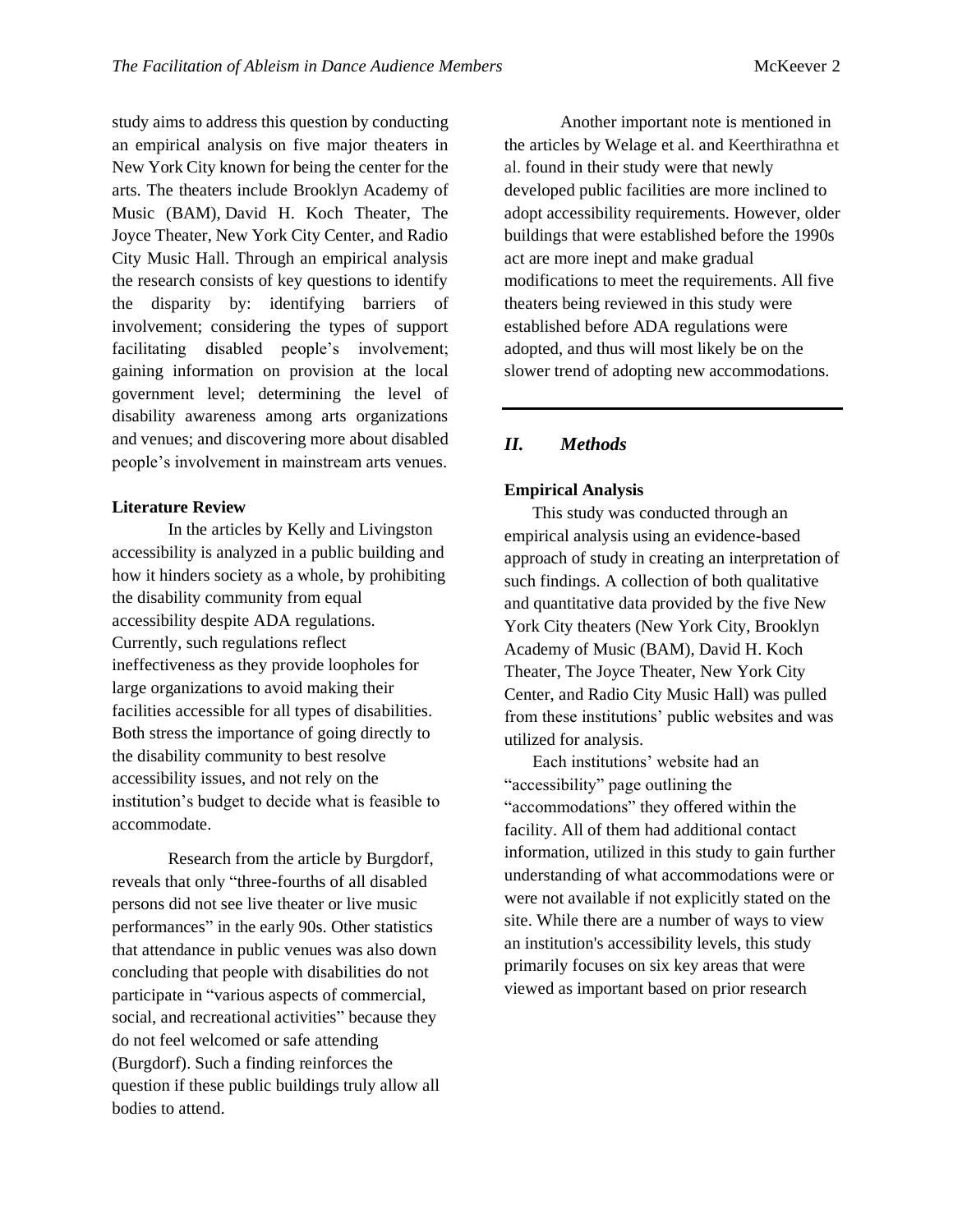| Figure 1<br>Classification of disability                                                                                                                                                                                                                                       |
|--------------------------------------------------------------------------------------------------------------------------------------------------------------------------------------------------------------------------------------------------------------------------------|
| Mobility impaired/physically disabled e.g. arthritis, rheumatism, progressive illness etc.                                                                                                                                                                                     |
| Blind/visually impaired/partially sighted                                                                                                                                                                                                                                      |
| Deaf/hard of hearing/hearing impaired/hearing aid user                                                                                                                                                                                                                         |
| Mental ill health e.g. depression, 'nerves', anxiety, phobias, agoraphobia, panic attacks etc                                                                                                                                                                                  |
| Learning disability/intellectual disability including dyslexia, ADD/ADH, aphasia etc.                                                                                                                                                                                          |
| Hidden disability e.g. speech impairment; epilepsy; diabetes; stomach, liver or digestive<br>problems; skin conditions, allergies; chest/breathing problems, asthma, bronchitis; heart,<br>blood pressure or blood circulation problems; progressive illness not covered above |
| Any other health problem or disability that limits your day to day activities                                                                                                                                                                                                  |

mentioned within the literature review. From the findings of each theater, the study then compares all five institutions against each other (Figure 4).

Additionally, it is important to define frequently utilized terms for clarity. Figure 1 represents "who" this research addresses when discussing disabilities. For clarity, this research provides graphs to help summarize research findings and be of use in representing certain disability guidelines and regulations.

#### **Normative Analysis**

From the results of the empirical analysis, the data was utilized to make recommendations on the next steps and actions needed for theater institutions to make venues even more accessible to the disability community. This analysis relied heavily on the information found within the empirical analysis to be able to provide actionable insights.

#### *III. Results*

In 2010, The National Endowment for the Arts Office of Accessibility revised the regulations based on the United States Department of Justice (DOJ) published revised Americans with Disabilities Act (ADA) regulations in the Federal Register. The regulations adopted the ADA revised requirements for facilities inclusion within public

buildings for the arts. The following regulations are a sample of such standards:

"The revised regulations include a new eightpart section devoted exclusively to the regulation of ticketing for wheelchair spaces and companion seats. The highlights of the new ticketing regulations include, but are not limited to, the following requirements:

1) Tickets for accessible seating must be available for purchase during the same times and in the same ways as the purchase of other tickets;

2) Accessible seating must be identified to the same level of specificity as other seats on maps, seating charts, and brochures, and, if asked, the location of all available accessible seating must be identified;

3) Tickets for accessible seating must be available at all price levels;

4) A wheelchair user may purchase up to three companion seats that are contiguous and in the same row so long as such seats are available, and all patrons may purchase that number of seats;

5) Accessible seating may only be released when all other tickets are sold out or all other tickets in a specific price range or area are sold out;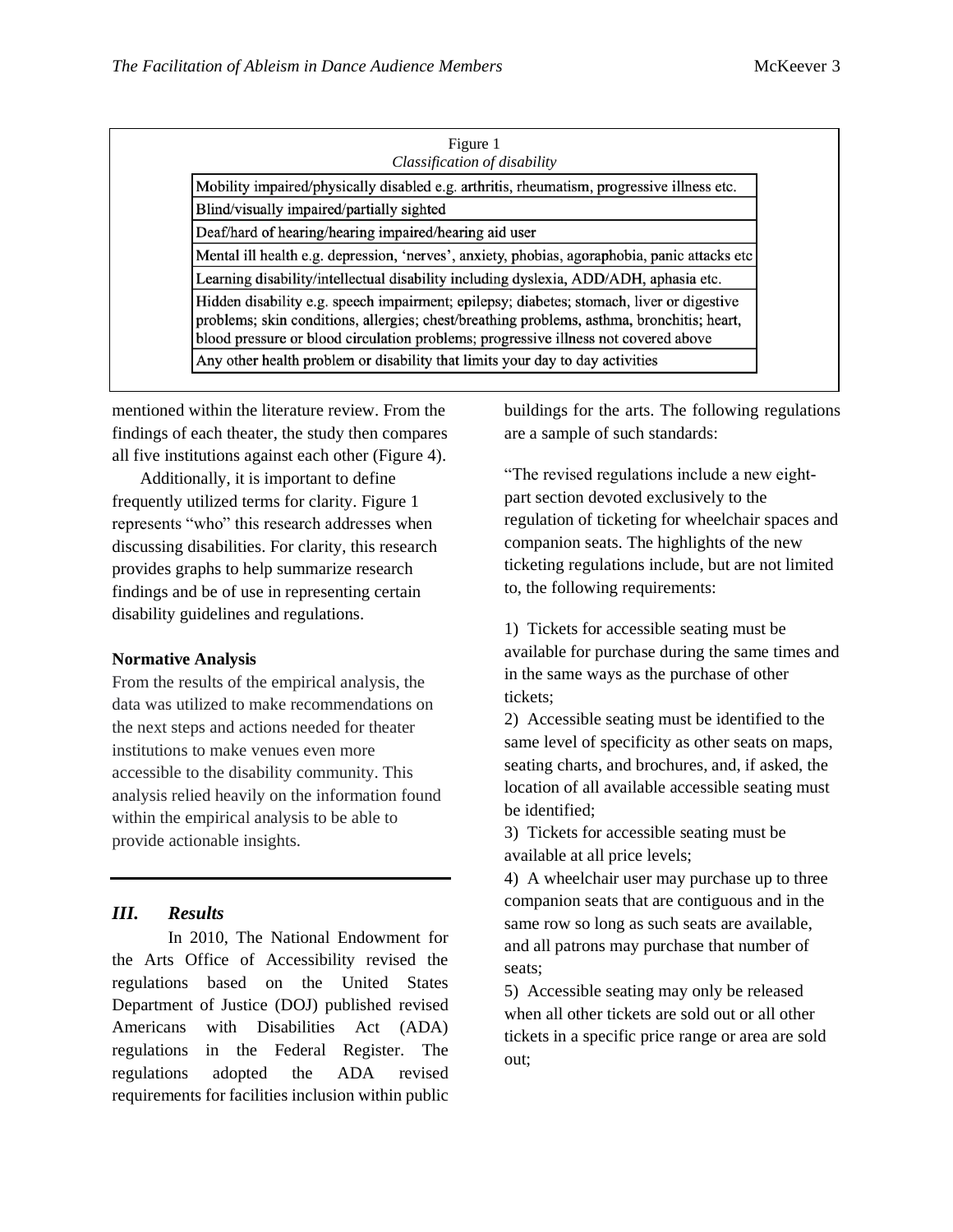6) Individuals with disabilities must be able to transfer their tickets to others under the same terms and conditions as other ticket holders; 7) Venues must honor tickets for non-accessible locations purchased on the secondary market (i.e. tickets that are re-sold by the original purchaser) by a wheelchair user so long as comparable accessible seats are available at the time the ticket is presented; 8) Venues may not ask for proof of disability or ask what the individual's specific disability is, but may ask if the individual is purchasing tickets for someone with a mobility disability. The venue may investigate if it has reason to believe fraud has been committed," ( "2010 Revised Regulations of the Americans with Disabilities Act Titles II and III").

According to the American Occupational Therapy Association "accessibility" refers to the degree to which an environment (e.g., a site, facility, workplace, service, or program) can be approached, entered, operated in, or used safely by people with disabilities (Welage et al.). Most theaters in New York City, if not all, fall under the requirements for Title III of the ADA for private businesses and commercial facilities. This states that such facilities must remove architectural barriers if it is "readily achievable" and without "undue financial and administrative burden" (ADA

Guide for Small Businesses). Such language makes barriers to access a recommendation rather than a requirement for such institutions. It provides an opportunity for a public building to dismiss creating accessibility accommodation if it does not seem like the "appropriate time." As a society, the approach to how a disability is viewed is put at the fault of the person who identifies as such. Specifically, the World Health Organization (WHO) defines a disability as "any restriction or lack of ability to perform an activity in the manner or within the range considered normal for a human being" ("What is a disability?"). Inevitably, our society "rewards" those who do not have a disability by enabling easy access to institutions, while those with a disability must face the repercussions for the lack of access these institutions are willing to provide. In other words, one cannot blame a disabled person for their abilities, however, it should be upon institutions to ensure access for all and not some, because otherwise, that is not true access to the public. Our society naturally favors those without a disability.

| Figure 2<br>2010 ADA Standards: Number of Wheelchair Spaces in Assembly Areas |                                                                          |  |  |  |  |  |  |
|-------------------------------------------------------------------------------|--------------------------------------------------------------------------|--|--|--|--|--|--|
| <b>Capacity of Seating</b><br>(i.e. # of Seats)                               | <b>Minimum # of Required Wheelchair Spaces</b>                           |  |  |  |  |  |  |
| 4 to 25                                                                       |                                                                          |  |  |  |  |  |  |
| 26 to 50                                                                      | 2                                                                        |  |  |  |  |  |  |
| 51 to 150                                                                     | 4                                                                        |  |  |  |  |  |  |
| 151 to 300                                                                    | 5                                                                        |  |  |  |  |  |  |
| 301 to 500                                                                    | 6                                                                        |  |  |  |  |  |  |
| 501 to 5000                                                                   | 6, plus 1 for each 150, or fraction thereof,<br>between 501 through 5000 |  |  |  |  |  |  |
| 5001 and over                                                                 | 36, plus 1 for each 200, or fraction thereof, over 5000                  |  |  |  |  |  |  |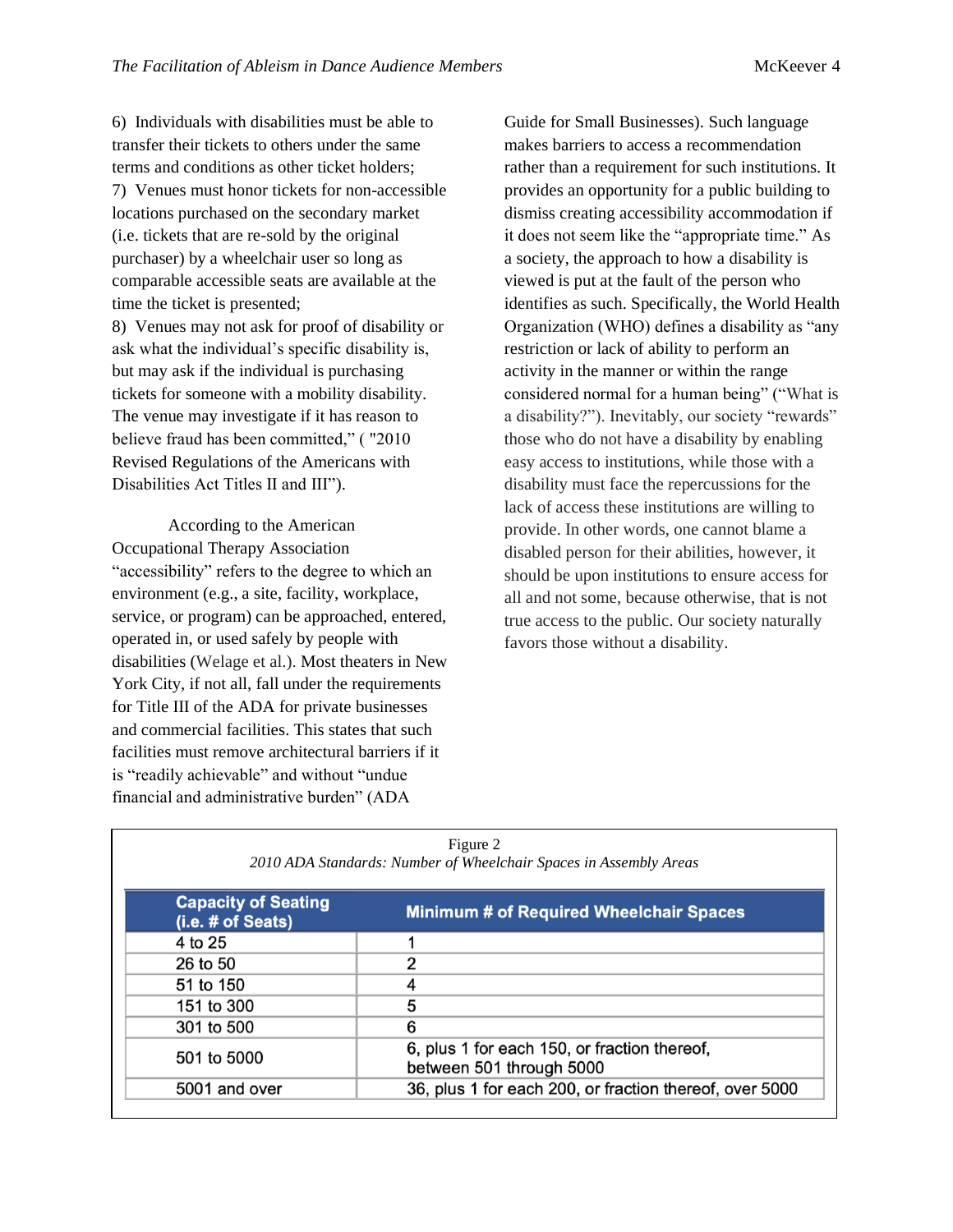| Figure 3<br>2010 ADA Standards: Receivers for Assistive Listening Systems |                                                                |                                                                                     |  |  |  |  |  |
|---------------------------------------------------------------------------|----------------------------------------------------------------|-------------------------------------------------------------------------------------|--|--|--|--|--|
| <b>Capacity of Seating</b><br>in Assembly Area                            | <b>Minimum # of Required</b><br><b>Receivers</b>               | Minimum # of<br><b>Receivers Required</b><br>to be Hearing-aid<br><b>Compatible</b> |  |  |  |  |  |
| 50 or less                                                                | 2                                                              | 2                                                                                   |  |  |  |  |  |
| 51 to 200                                                                 | 2, plus 1 per 25 seats over 50<br>seats or fraction thereof    | 2                                                                                   |  |  |  |  |  |
| 201 to 500                                                                | 2, plus 1 per 25 seats over 50<br>seats or fraction thereof    | 1 per 4 receivers or<br>fraction thereof                                            |  |  |  |  |  |
| 501 to 1000                                                               | 20, plus 1 per 33 seats over 500<br>seats or fraction thereof  | 1 per 4 receivers or<br>fraction thereof                                            |  |  |  |  |  |
| 1001 to 2000                                                              | 35, plus 1 per 50 seats over 1000<br>seats or fraction thereof | 1 per 4 receivers or<br>fraction thereof                                            |  |  |  |  |  |
| 2001 and over                                                             | 55 plus 1 per 100 seats over 2000<br>seats or fraction thereof | 1 per 4 receivers or<br>fraction thereof                                            |  |  |  |  |  |



| Figure 5<br>Results of Accessibility from the each Theater |           |                                                                                       |     |     |     |  |  |  |
|------------------------------------------------------------|-----------|---------------------------------------------------------------------------------------|-----|-----|-----|--|--|--|
| Accesibility                                               |           | BAM David H Koch Theater The Joyce Theater New York City Center Radio City Music Hall |     |     |     |  |  |  |
| <b>Handicap seating</b>                                    | Yes       | Yes                                                                                   | Yes | Yes | Yes |  |  |  |
| <b>Open captioning or ASL</b>                              | Sometimes | No                                                                                    | No  | No  | No  |  |  |  |
| <b>Assistive listening devices (ALD)</b>                   | Yes       | Yes                                                                                   | Yes | Yes | No  |  |  |  |
| <b>Interpreted performances</b>                            | No        | No                                                                                    | No  | No  | Yes |  |  |  |
| Wheelchair accessibility                                   | Yes       | Yes                                                                                   | Yes | Yes | Yes |  |  |  |
| <b>Location accesbility</b>                                | Yes       | Yes                                                                                   | Yes | Yes | Yes |  |  |  |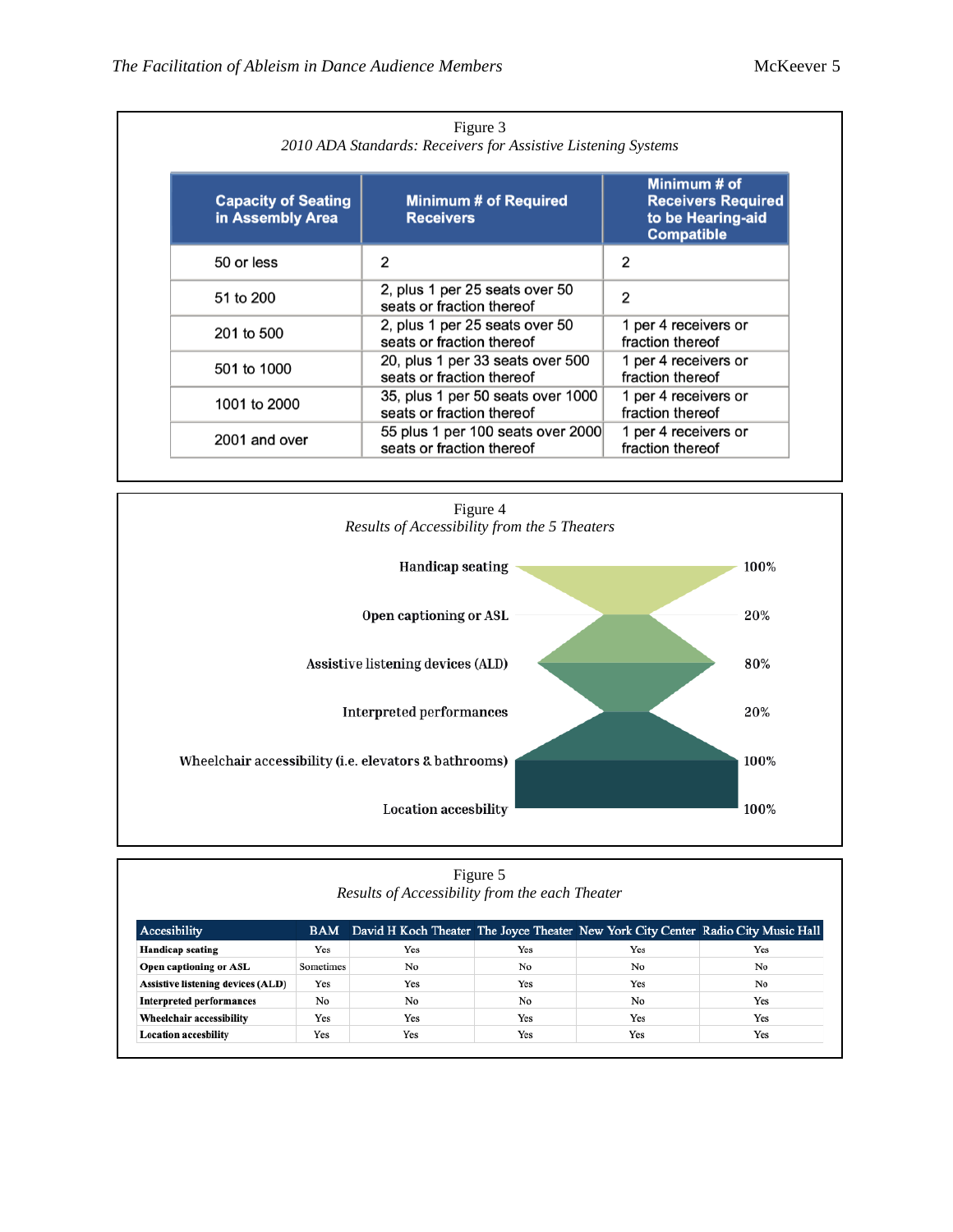After evaluating the five prominent performing arts dance theaters in New York City, Brooklyn Academy of Music (BAM), David H. Koch Theater, The Joyce Theater, New York City Center, and Radio City Music Hall, the results showed that 100% of these have the appropriate number of handicap seating, wheelchair accessibility, and location accessibility. Assistive learning devices (ALD) were implemented by 80% of the theaters, while open captioning/ASL and interpreted performances lacked far more since only one theater had such features.

# *IV. Findings and Limitations* **Findings**

As a result of the data, all five theaters do abide by the requirements outlined in the ADA guidelines, especially the revised requirements of The National Endowment for the Arts Office of Accessibility requirements shown in Figure 2 and Figure 3. Both figures provide clear numbers and percentages of the amount of accessible accommodations that are necessary for the size of the public venue, which are important details the ADA guidelines lack. While it is understandable that laying out each public building's requirements would be tedious, being less vague and allowing for interpretation and autonomy for the institution to choose what and when to implement it, has not been effective. Figure 4 showcases areas in which improvement is needed. All five theaters have the appropriate number of handicap seating, wheelchair accessibility, and location accessibility. However, one can see the areas in which some theaters have taken it upon themselves to implement their own accommodations. Figure 5 reveals which theaters have what features are available.

From the results, I was surprised to find that larger and more well-funded theaters like David H. Koch Theater and New York City

Center do not have additional features outside of the basic ADA guidelines. This further goes to show that older buildings are more likely to adopt such modifications in time if not necessary as discussed in the literature review. Additionally, it is clear from the low percentages in Figure 4 that more attention needs to go into providing resources for those with non-visible disabilities in these spaces.

## **Limitations**

This study faced several restricting setbacks for the research to be conducted as originally planned. To be able to show more significant findings on the accessibility of theaters, I had sought to attend performances at each theater and gather both qualitative and quantitative data on their accessibility during the summer of 2021. However, due to the COVID-19 most in-person live performances were canceled to mitigate increasing COVID-19 cases. As a result, I postponed my in-person research until December of 2021, only for the Omicron variant to emerge at that time, closing the door yet again to many theaters in New York City. As a result, this research was not able to provide the outcome I was hoping it would due to abiding by COVID-19 restrictions. Additionally, since many theaters were closed due to COVID-19 it made it very challenging to get in contact with staff members to understand what accessibility accommodations each theater was able to provide. Upon my research, I discovered there is limited prior research done about accessibility in performing art theaters. Public data was limited, primarily making me rely on each theater's website to view the public information on what they offer.

# *V. Recommendations and Conclusion* **Recommendations**

Future research could seek to find theaters or organizations that are leaders in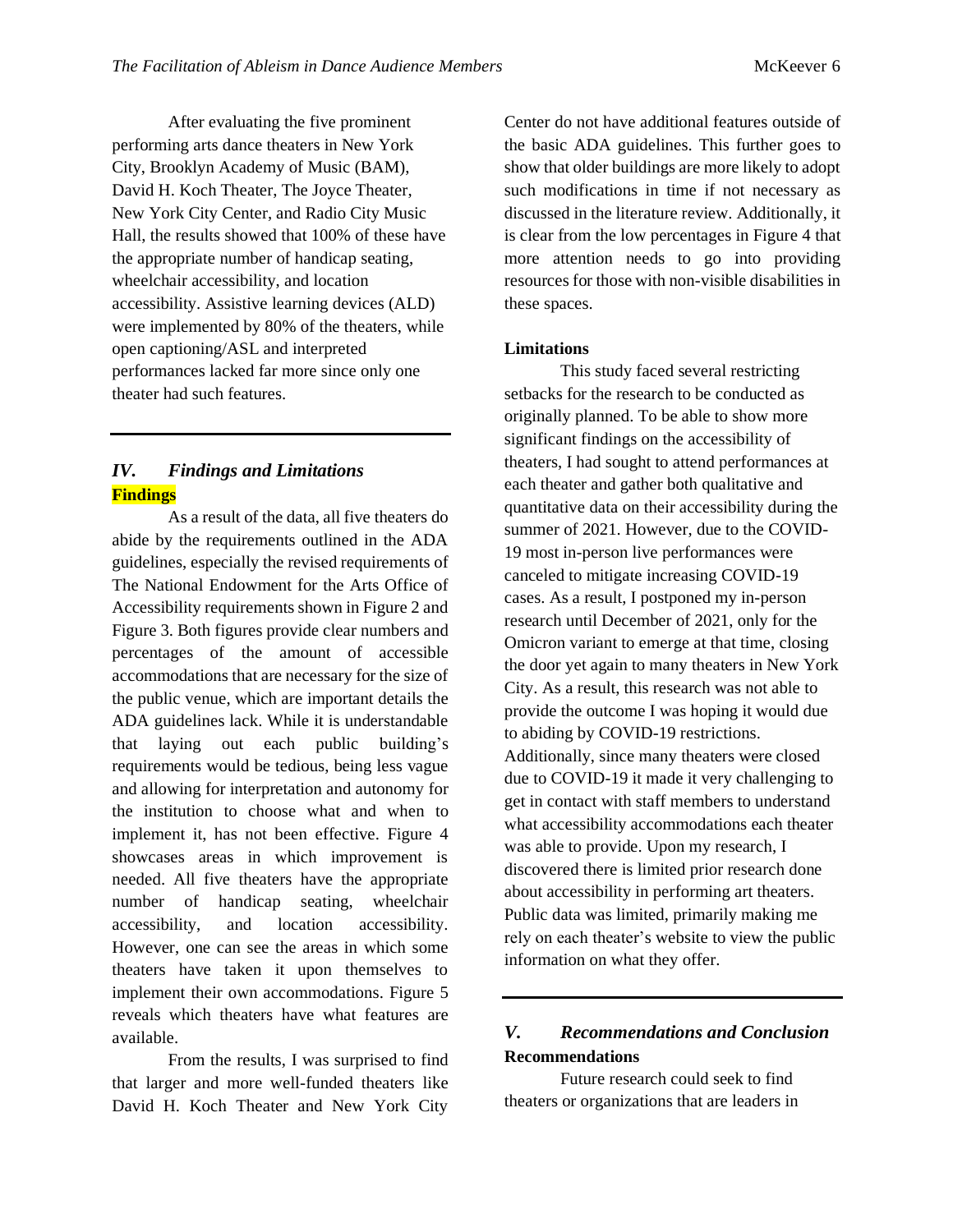creating spaces to be as accessible as possible for audience members with a disability and use that as a "standard" for other institutions to set as a goal. This research primarily focuses on understanding The Americans with Disabilities Act of 1990, and whether that should be used to accurately represent a building's accessibility. Other research could survey the disability community as to what accommodations are not in most public theaters that should be outside of the ADA guidelines.

## **Conclusion**

It is crucial as a society that we are inclusive of everyone and everybody. Public spaces are not public unless they can be accessed by everyone. The arts, especially dance, are such a fundamental part of societal growth and development that they should not be restricted to only certain individuals. It is the duty of these institutions to break the barriers of access that are prohibiting people with disabilities from feeling safe and welcomed in these public spaces.

## *VI. References*

"Accessibility - David H. Koch Theater."

https://www.davidhkochtheater.com/pla n-your-visit/accessibility/.

"Accessibility | The Joyce Theater." [https://www.joyce.org/accessibility.](https://www.joyce.org/accessibility)

- "Accessibility | New York City Center." https://www.nycitycenter.org/pl an-your-visit/accessibility/.
- "ADA Guide for Small Businesses*" U.S.*

*Department of Justice,* 1997, https://www.ada.gov/reachingout/smbus gd.pdf

"BAM | Accessibility - Brooklyn Academy of

Music." [https://www.bam.org/visit/accessibility.](https://www.bam.org/visit/accessibility)

- Burgdorf, Robert L. "Equal Access to Public Accommodations." *The Milbank Quarterly*, vol. 69, 1991, pp. 183–213, https://doi.org/10.2307/3350163.
- "Dance or ballet performances: attendance U.S. 2013." Statista, 8 Apr. 2016, https://www.statista.com/statistic s/193033/attendance-at-dance-or-balletperformances-in-the-us-since-2003.
- "Disability. Dance. Artistry." *Dance/NYC*, Dance/NYC in Alliance with Dance/USA, www.dance.nyc/uploads/DanceNYC\_Di sabilityDanceArtistry\_Online.pdf.
- "Disability Impacts All of Us." *Centers for*

*Disease Control and Prevention*, Centers for Disease Control and Prevention, 16 Sept. 2020, [www.cdc.gov/ncbddd/disabilityandhealt](http://www.cdc.gov/ncbddd/disabilityandhealth/infographic-disability-impacts-all.html) [h/infographic-disability-impacts](http://www.cdc.gov/ncbddd/disabilityandhealth/infographic-disability-impacts-all.html)[all.html.](http://www.cdc.gov/ncbddd/disabilityandhealth/infographic-disability-impacts-all.html)

- "Disabled Services at Radio City Music Hall - Madison Square Garden." https://www.msg.com/radio-city-musichall/disabled-services.
- Keerthirathna, W. A. D., Gayani Karunasena, and V. A. K. Rodrigo. "Disability access in public buildings." *International Research Conference on Sustainability in Built Environment*. 2010.

Kelly, Rosemary. "Barriers to Disabled People's Participation in and Access to the Arts in

> Northern Ireland." *Arts Council of Northern Ireland*, Arts Council of Northern Ireland, 17 Dec. 2007, www.artscouncilni.org/images/uploads/publicationsdocuments/DisabiliyBaselineSurvey.pdf.